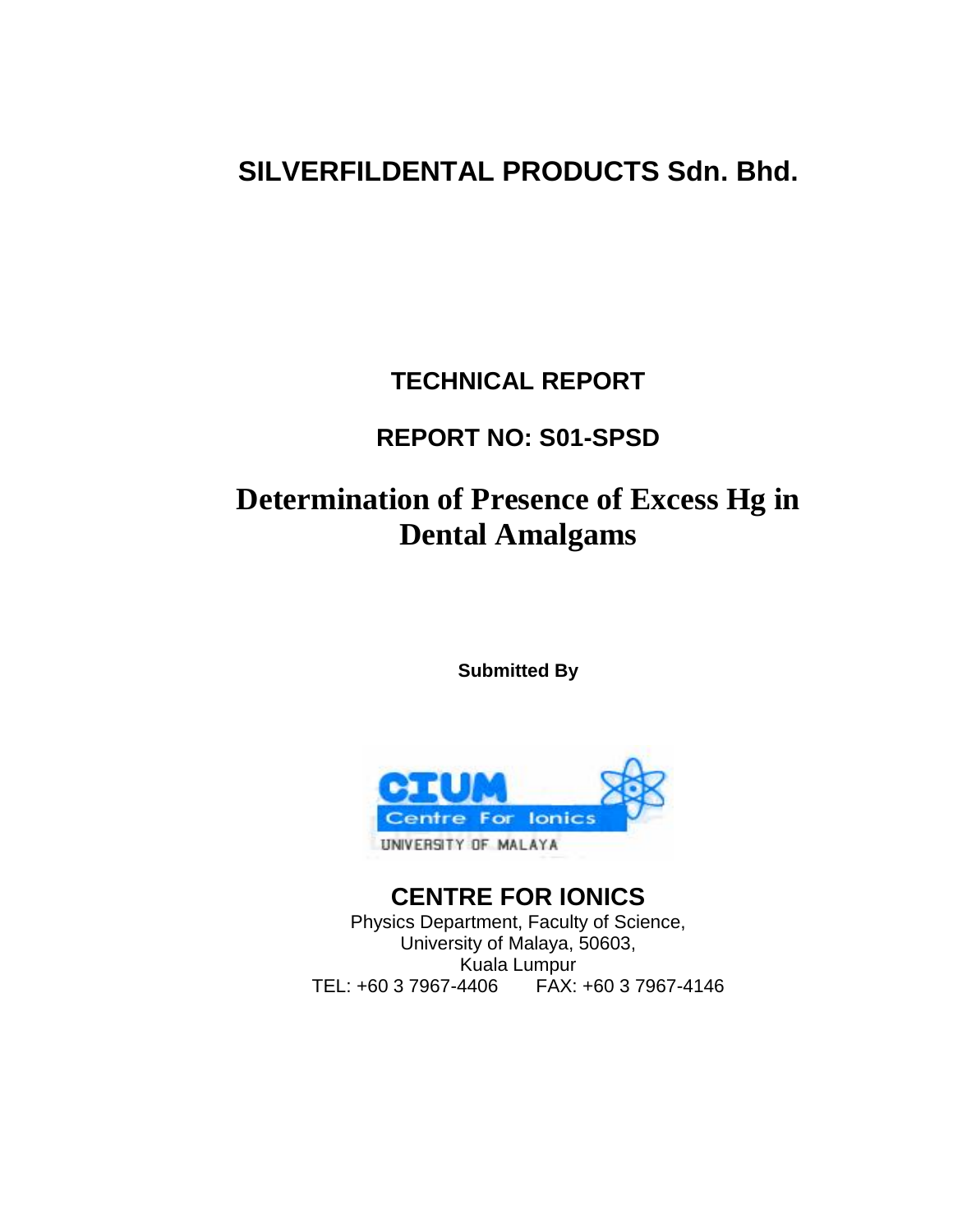#### **TECHNICAL REPORT**

| <b>REPORT NO: S01-SPSD</b>                                       |  |  |
|------------------------------------------------------------------|--|--|
| Title of Project:                                                |  |  |
| <b>Determination of Presence of Excess Hg in Dental Amalgams</b> |  |  |
| Client:                                                          |  |  |
| Silverfildental Products Sdn. Bhd.                               |  |  |
| Date:<br>05 June 2015                                            |  |  |
|                                                                  |  |  |

| Date:        | <b>Prepared by:</b>                 |
|--------------|-------------------------------------|
| 05 June 2015 |                                     |
|              |                                     |
|              |                                     |
|              |                                     |
|              |                                     |
|              |                                     |
|              | Dr. Vengadaesvaran a/l Balakrishnan |
|              | (Senior Research Officer)           |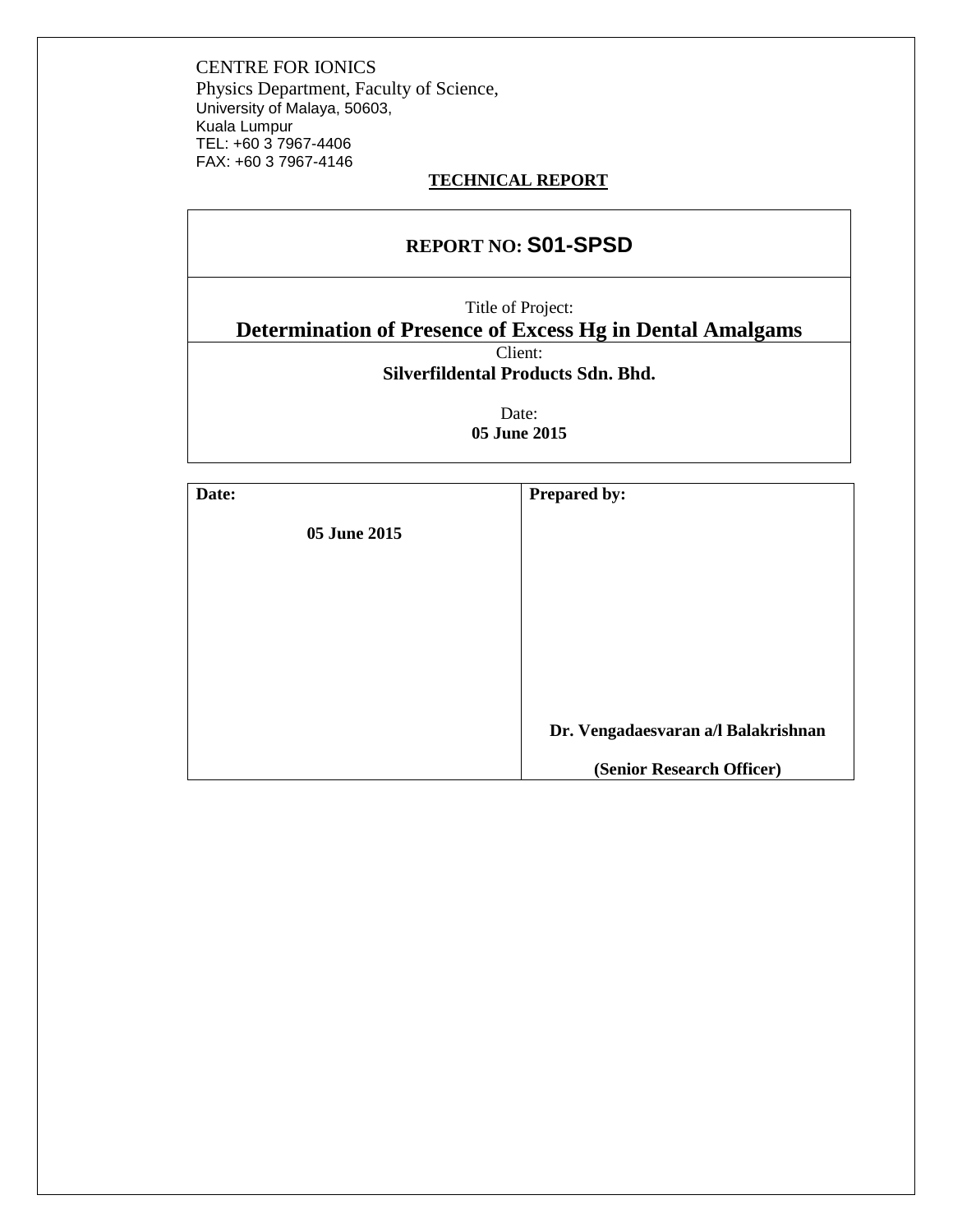#### **1. INTRODUCTION**

Significantly Malaysia produced the first mercury free dental amalgam namely Silverfil Argentum. It is manufactured purely from silver particle and mercury. According to the manufacture, Silverfil Argentum has been tested and conforms the following standards; ISO 1559: 1995 (Dental Material-Alloys for Dental Amalgam, EN 1641:2004 (Dentistry- Medical Devices for Dentistry) and ISO 24234:2004 (Dental Mercury). According to the manufacturer, the director of the Oral Health Divison of the Ministry of Health Malaysia issued directive that all the government dental hospitals and clinic shall use Silverfil<sup>TM</sup> as filling material due to the absence of excess mercury. Therefore, Silverfil<sup>TM</sup> currently is used by dental clinicians in Malaysia as an alternative material for traditional dental amalgam. In unpublished work, according to the manufacturer, Silverfil<sup>TM</sup> has been tested confirming absence of free mercury in the setting amalgam by using Xray mapping and metallographic examinations at City University, London in 1990. Hence, similar results obtained by using optical absorption and EDX at the Institute of Advance Studies, University Malaya in 1995. Further work has been carried out for in-vivo cytotoxicity and genotoxicity tests of Silverfil<sup>TM</sup>. Both studies have been tested following international guidelines, ISO 10993-5 and ISO 10993 respectively. The studies confirmed that Silverfil<sup>TM</sup> do not have any cytotoxycity or genotoxicity effect. According to the manufacturer, Silverfil<sup>TM</sup> amalgam has been tested for biocompatibility following international guidelines, ISO 10993-10 and has proven to be biocompatible. In recent years, there are some studies has been conducted to further confirmed the free mercury in Silverfil<sup>TM</sup> amalgam. An electrochemical study was conducted by N.H.A Kasim et al. shown that mercury diffusion rate into silver is higher until no excess Hg after amalgamation process complete (Kassim, Yahya, Radzi, Basirun, & Ghani, 2007). In another study, it has been proven that the mercury used for amalgamation process is completely absorbed by the silver and it does not contain any unreacted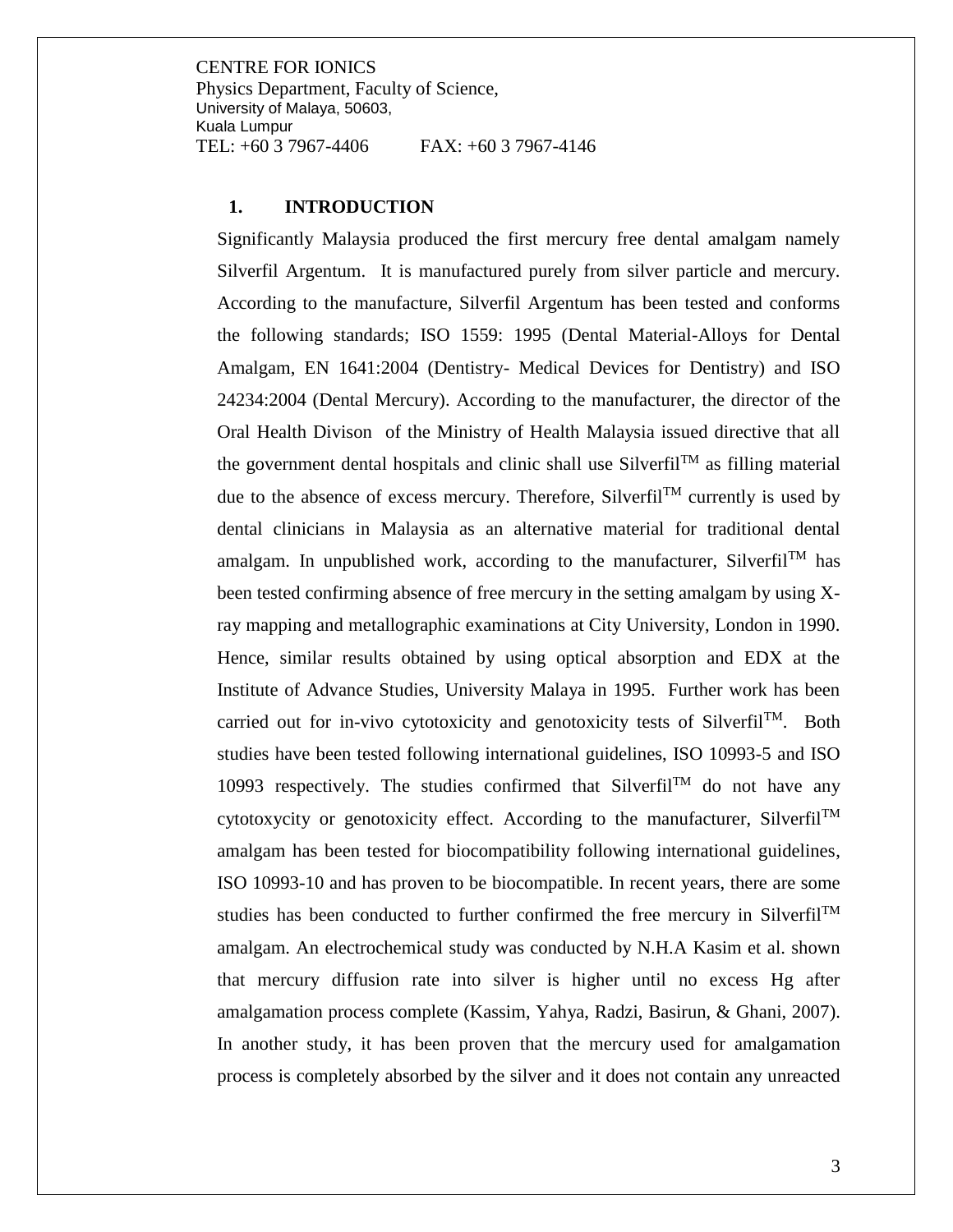mercury (excess mercury) upon setting (Kassim et al., 2007; Ramasindarum, Balakrishnan, Kasim, & Yarmo, 2013).

#### **SCOPE OF WORK**

The purpose of this work is to establish a comparison with regards to the evidence of excess Hg in the final amalgam (set amalgam). The comparative materials chosen are as follows:

| <b>Properties</b>    | <b>Silverfil</b>                                                | <b>GS80</b>                                    | <b>Dispersalloy</b>                                              |
|----------------------|-----------------------------------------------------------------|------------------------------------------------|------------------------------------------------------------------|
|                      | amalgam                                                         | amalgam                                        | amalgam                                                          |
| Alloy<br>composition | $60 \%$ Ag<br>40 % $Ag_3Hg_2$<br>340 mg powder<br>$(Ag + AgHg)$ | 40 % Ag<br>31.3 % Sn<br>28.7 % Cu<br>360 mg Hg | 69 % Ag<br>18 % Sn<br>12 % Cu<br>$1\%$ Zn<br>$400 \text{ mg Hg}$ |
|                      | $600 \text{ mg Hg}$                                             |                                                |                                                                  |
| Manufacturer         | Silverfildental<br>Products sdn Bhd,<br>Malaysia                | SDI, Australia                                 | Dentsply, USA                                                    |
| Lot No.              | SF110801                                                        | 100222119                                      | 100517                                                           |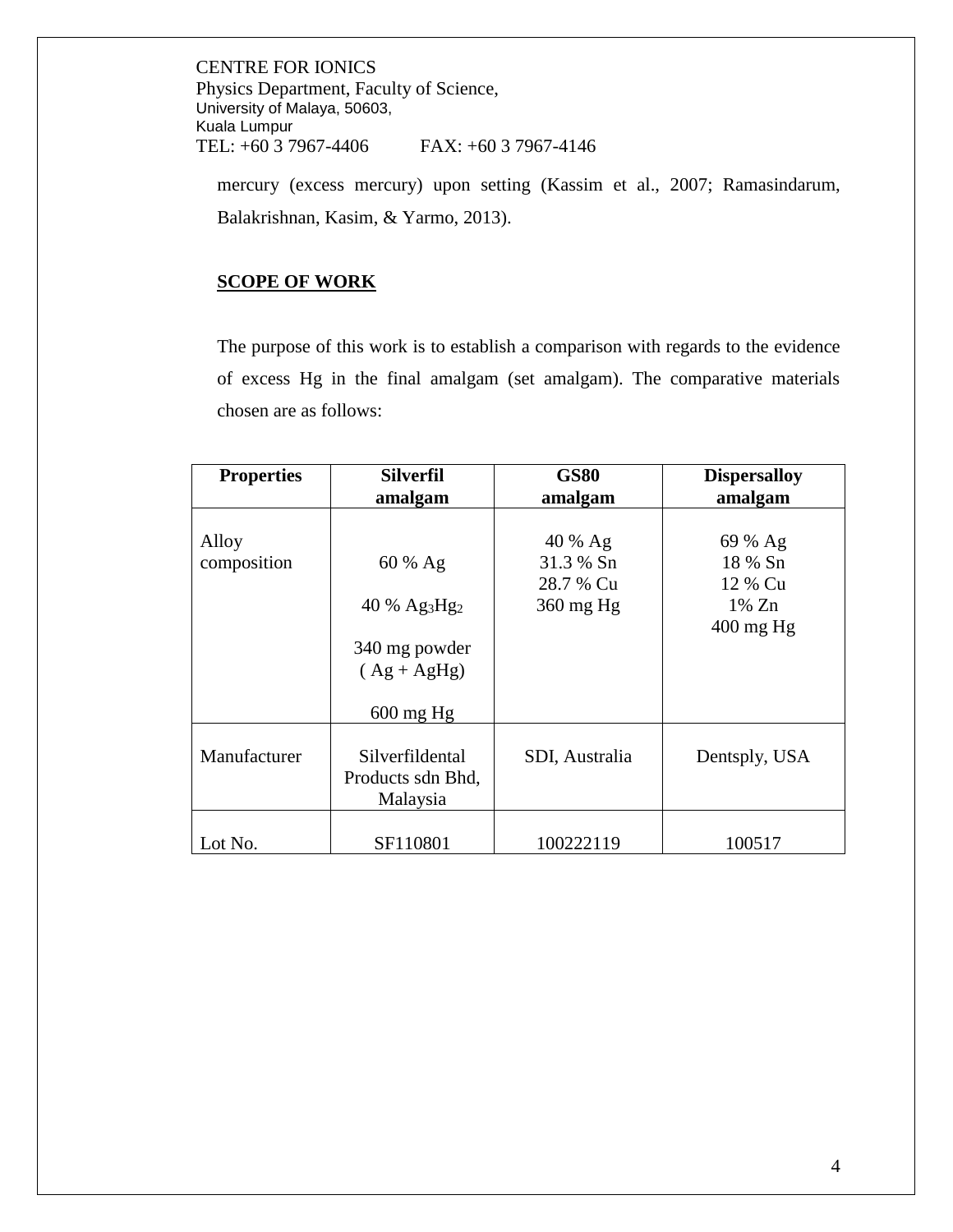#### **2. RESULTS**

**Comparison of the physical properties of SilverfilTM amalgam and two** 

#### **commercially available dental amalgams**

#### **XRD analysis**

The XRD pattern of Silverfil<sup>TM</sup> amalgam is shown in Figure 1. The diffractogram shows that this amalgam is in the form of crystalline. All the diffraction peaks with (411) peak having the highest intensity could be readily indexed the value reported in JCPDS11-0067. This suggested that Silverfil<sup>TM</sup> amalgam is in the form of isometric (cubic)-hexaoctahedral with a unit cell of  $10.06$  Å which is similar to gamma moschellandsbergite, a natural mineral. All the peaks of Silverfil amalgam are similar to the gamma-moschellandsbergite which has the molecular formula  $Ag_2Hg_3$ . This infers that Silverfil is stable because of the fraction of stable compounds as Ag2Hg3.



**Figure 1:** XRD diffraction pattern of Silverfil<sup>TM</sup> amalgam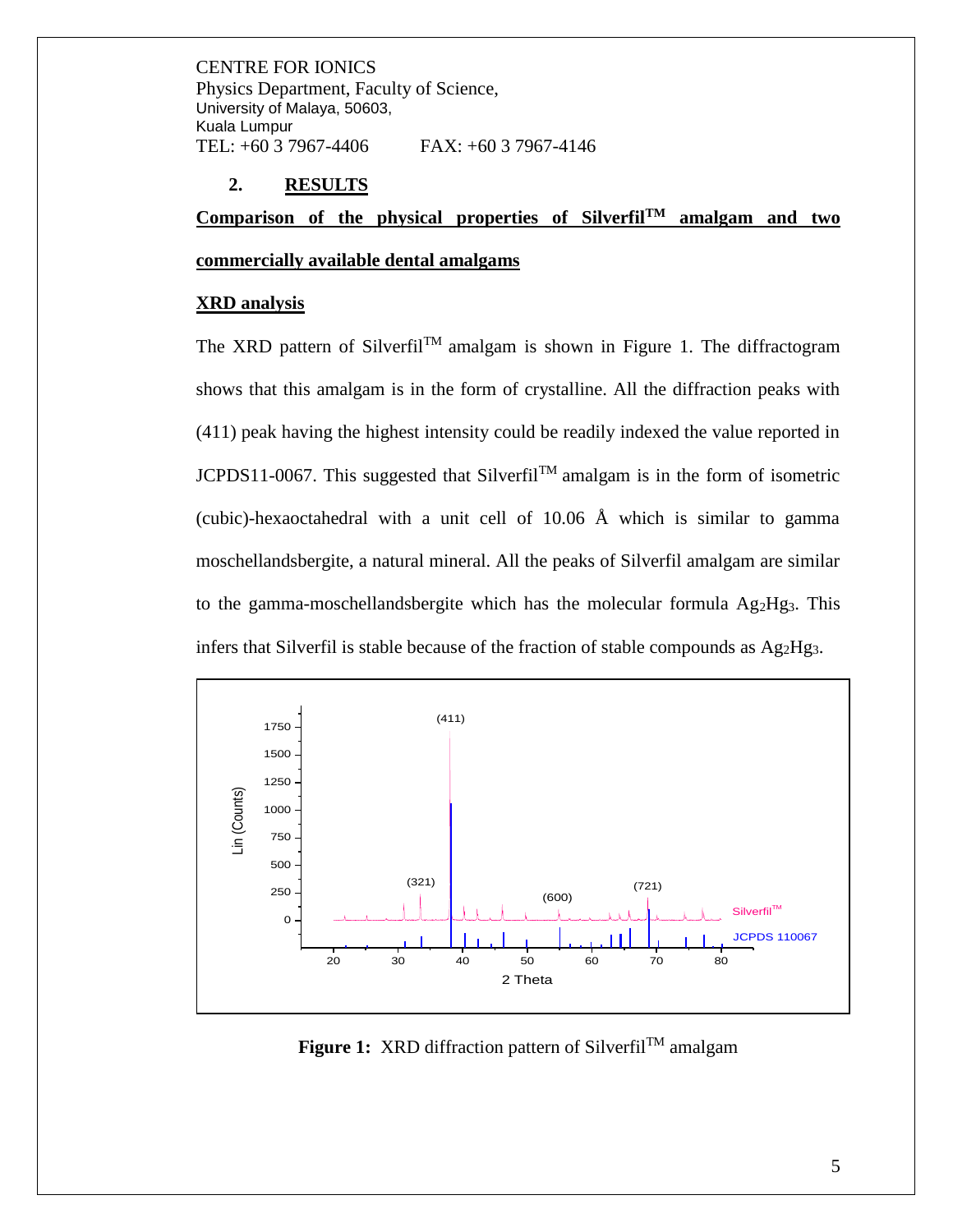



**Figure 2:** XRD pattern of two commercial amalgams; A. GS80 and B. Dispersalloy

3.

On the other hand, Figure 2 represents the XRD pattern of the two commercial amalgams; GS80 and Dispersalloy. Both amalgams are in the crystalline form. For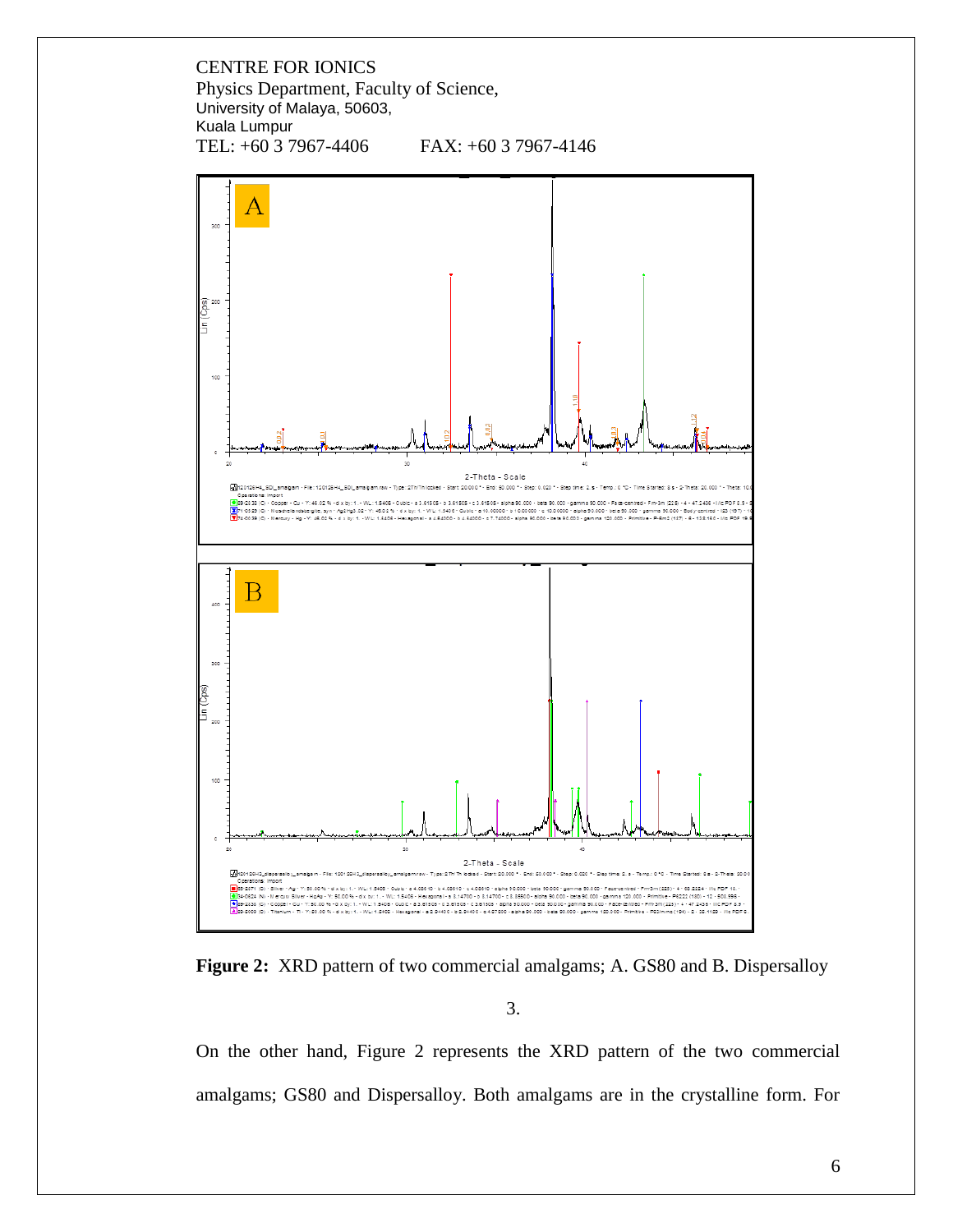GS80 amalgam and the diffraction peaks matches a few value reported in the standard. The major peaks could be readily indexed the value reported in JCPDS 71- 0529 which indicated the presences of  $Ag_2Hg_{3.02}$ . The small intensity peaks matches the value reported in data base JCPDS 74-0039 which represent of Hg and the peak at 43.36<sup>o</sup> matches the value reported for copper (JCPDS 89-2838). Similar observation found for Dispersalloy amalgam, the main diffraction peaks matches the peaks value reported in JCPDS34-0624 which indicates the presence of AgHg and a broader peak at 43.3<sup>o</sup> matches the value reported for copper (JCPDS 89-2838).

#### **X-Ray Photoelectron Spectroscopy (XPS)**

The wide scan spectrum of Silverfil<sup>TM</sup> is represented in Figure 3 and the relative atomic percentage of the elements is detailed in Table 1. The narrow scan of silver, mercury and tin are shown in Figure 4, 5 and 6 respectively. The wide scan of XPS analysis of Silverfil<sup>TM</sup> indicates the presence of expected photoelectron peaks of O 1s, C 1s, Sn 3d, Ag 3d and Hg 4f with relative atomic concentration of 24.19 %, 47.85 %, 13.18 %, 10.17 % and 4.60 % respectively.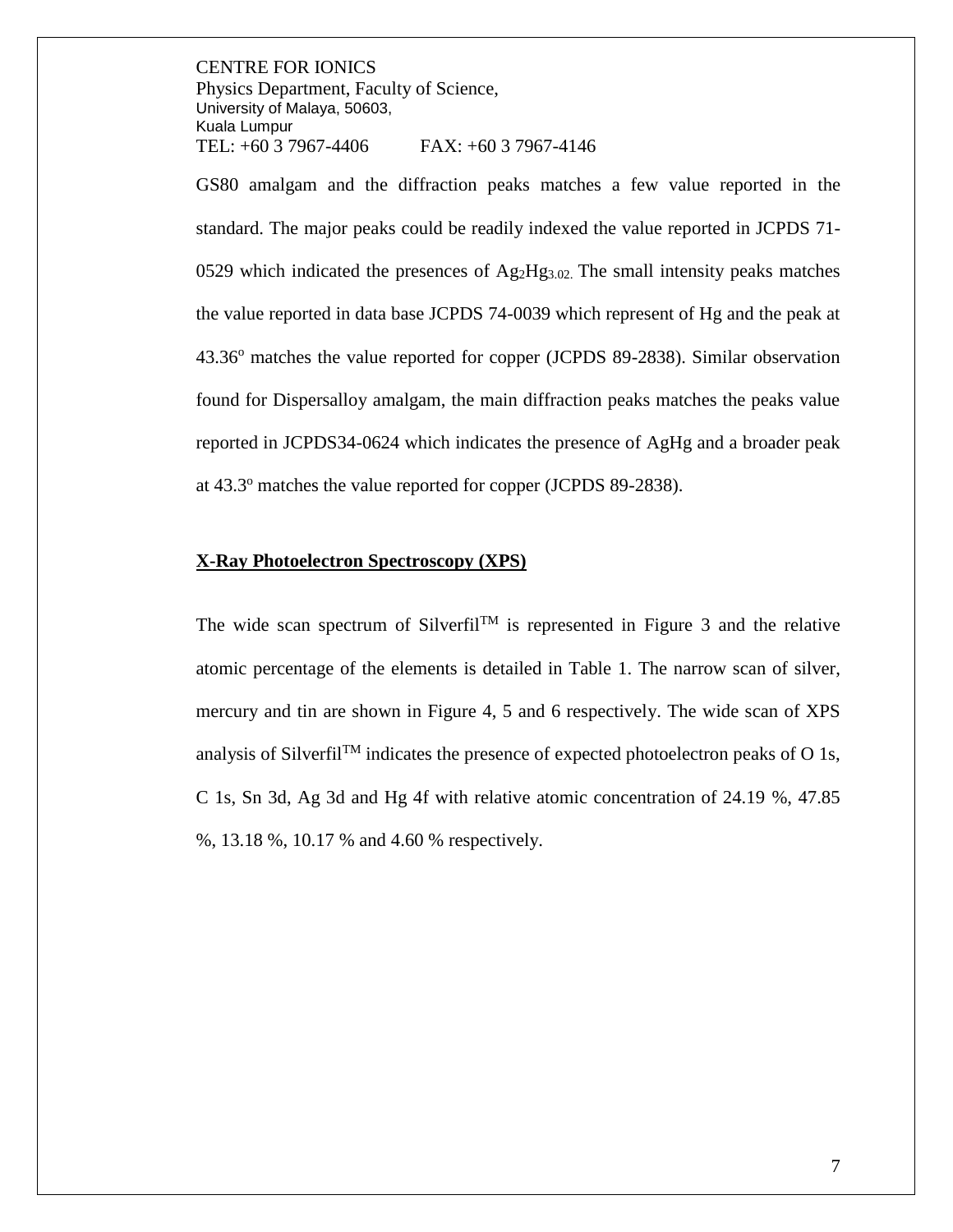

Figure 3: The wide scan XPS spectra of Silverfil<sup>TM</sup>

| <b>Element</b> | Peak<br><b>Quantified</b> | <b>Relative atomic</b><br>concenteration<br>$($ %) |
|----------------|---------------------------|----------------------------------------------------|
| Oxygen         | O <sub>1s</sub>           | 24.19                                              |
| Tin            | Sn 3d                     | 13.18                                              |
| <b>Silver</b>  | Ag $3d$                   | 10.17                                              |
| Carbon         | C <sub>1s</sub>           | 47.85                                              |
| <b>Mercury</b> | Hg 4f                     | 4.60                                               |

Table 1: The relative atomic concentration of Silverfil<sup>TM</sup>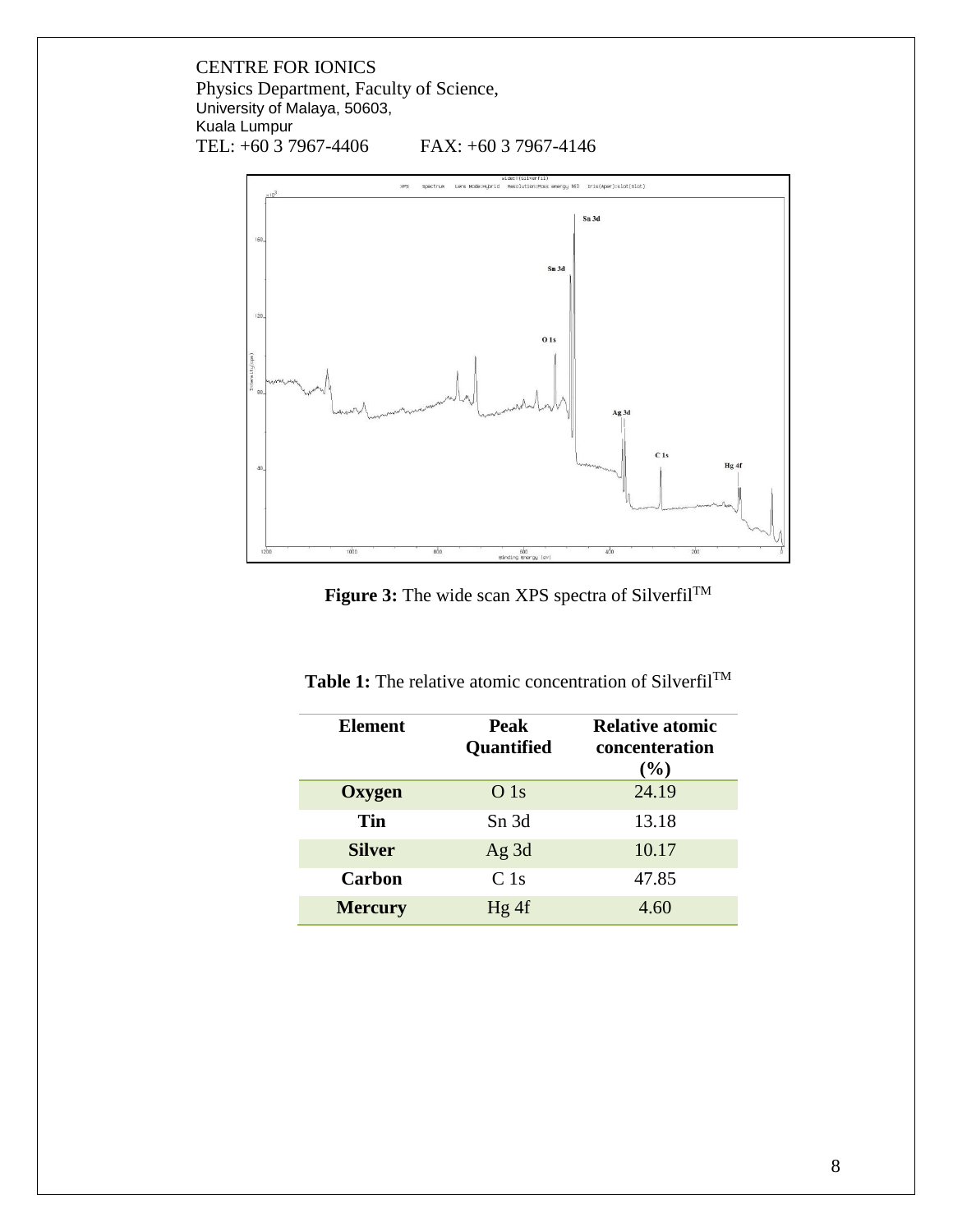

Narrow scan of Ag 3d (Figure 4) shows doublet pair which arises due to spin-orbital coupling  $3d_{5/2}$  and  $3d_{3/2}$ . The binding energy for the Ag  $3d_{5/2}$  and Ag 3d  $_{3/2}$  peaks are 368.0 eV and 374.0 eV respectively. The difference between binding energy is 6.0 eV.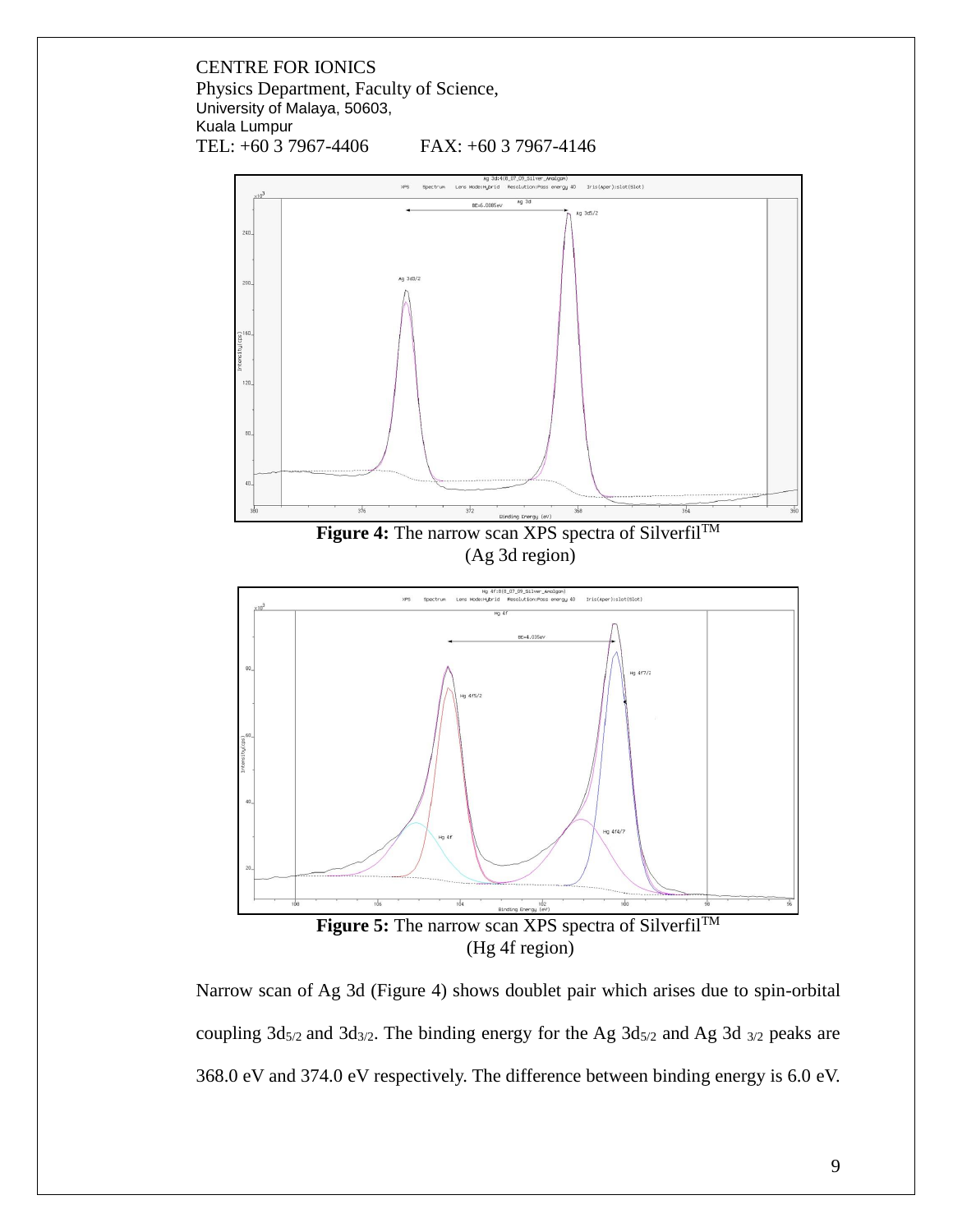These peaks at this specific binding energy value confirm the formation of silver as Ag<sup>0</sup>. On the other hand, the binding energy for Hg 4f (Figure 5) shows peaks Hg 4f  $_{5/2}$ at 104.2eV and Hg 4f 7/2 at 100.2 eV. The difference in binding energy of 4.03 eV corresponds to the presence of Hg alloy.



**Figure 6:** The wide scan XPS spectra of GS80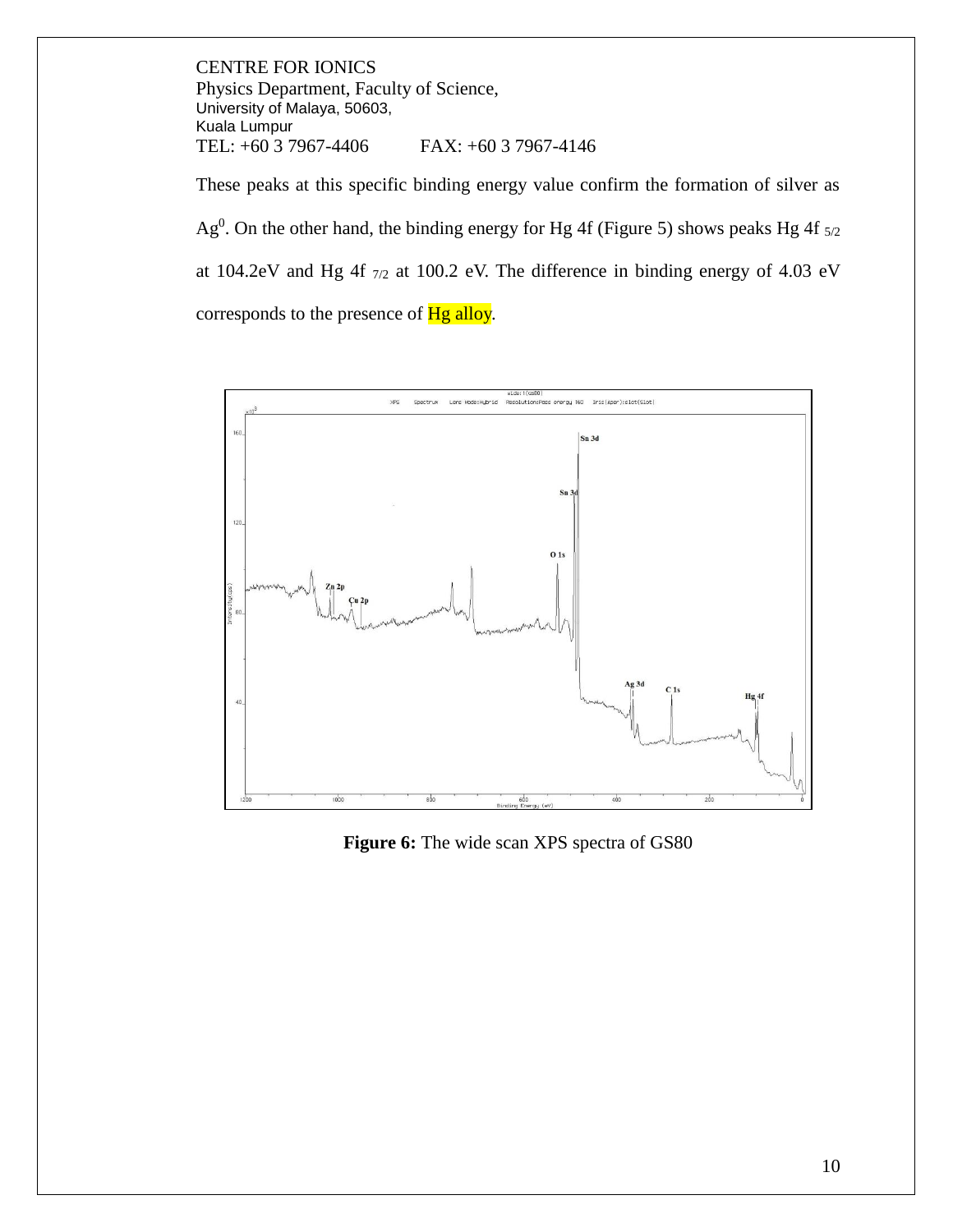| Element        | Peak<br>Quantified | <b>Relative atomic</b><br>concenteration<br>(%) |
|----------------|--------------------|-------------------------------------------------|
| <b>Zinc</b>    | Zn 2p              | 1.84                                            |
| Copper         | Cu <sub>2p</sub>   | 0.66                                            |
| <b>Oxygen</b>  | O <sub>1s</sub>    | 26.20                                           |
| Tin            | Sn 3d              | 12.71                                           |
| <b>Silver</b>  | Ag $3d$            | 4.06                                            |
| Carbon         | C <sub>1s</sub>    | 50.17                                           |
| <b>Mercury</b> | Hg 4f              | 4.36                                            |

**Table 2:** The relative atomic concentration of GS80



Figure 7: The wide scan XPS spectra of Dispersalloy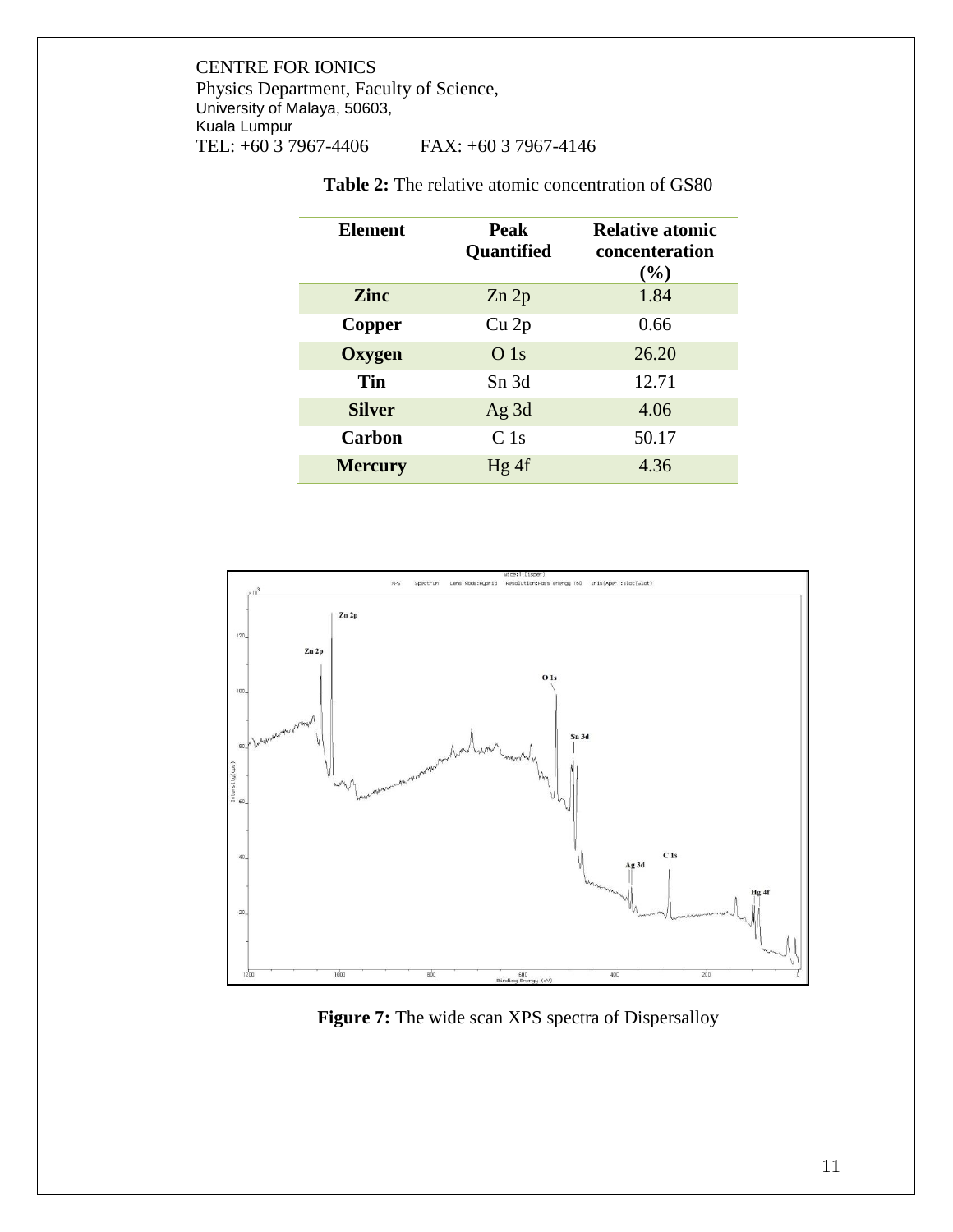| Element        | <b>Peak</b><br>Quantified | <b>Relative atomic</b><br>concenteration<br>$($ %) |
|----------------|---------------------------|----------------------------------------------------|
| Zinc           | Zn 2p                     | 8.4                                                |
| Oxygen         | O <sub>1s</sub>           | 22.86                                              |
| Tin            | Sn 3d                     | 3.75                                               |
| <b>Silver</b>  | Ag $3d$                   | 2.76                                               |
| <b>Carbon</b>  | C <sub>1s</sub>           | 59.87                                              |
| <b>Mercury</b> | Hg 4f                     | 2.38                                               |

**Table 3:** The relative atomic concentration of Dispersalloy

The wide scan spectra of GS80 amalgam and Dispersalloy are represented in Figure 6 and 7 respectively. The relative atomic concentration detailed in Table 4.12 and 4.13 for GS80 and Dispersalloy. For GS80 amalgam, the survey spectra (Figure 4.41) demonstrate photoelectron peaks of O 1s, C 1s, Sn 3d, Cu 2p, Ag 3d, Zn 2p and Hg 4f with relative atomic concentration of 26.20 %, 50.17 %, 12.71 %, 0.66 %, 4.06 %, 1.84 % and 4.36 % respectively. On the other hand, Dispersalloy amalgam shows similar photoelectron peaks but with different relative atomic percentage. It was observed that the relative atomic percentage of C 1s is 59.87 %, followed by O 1s 22.86 %, Zn 2p 8.4 %, Sn 3d 3.75 %, Ag 3d 2.76 % and Hg 4f 2.38 %. However, the percentage of copper is too low as it cannot be detected in the survey scan as it shows lots of noise in its narrow scan.